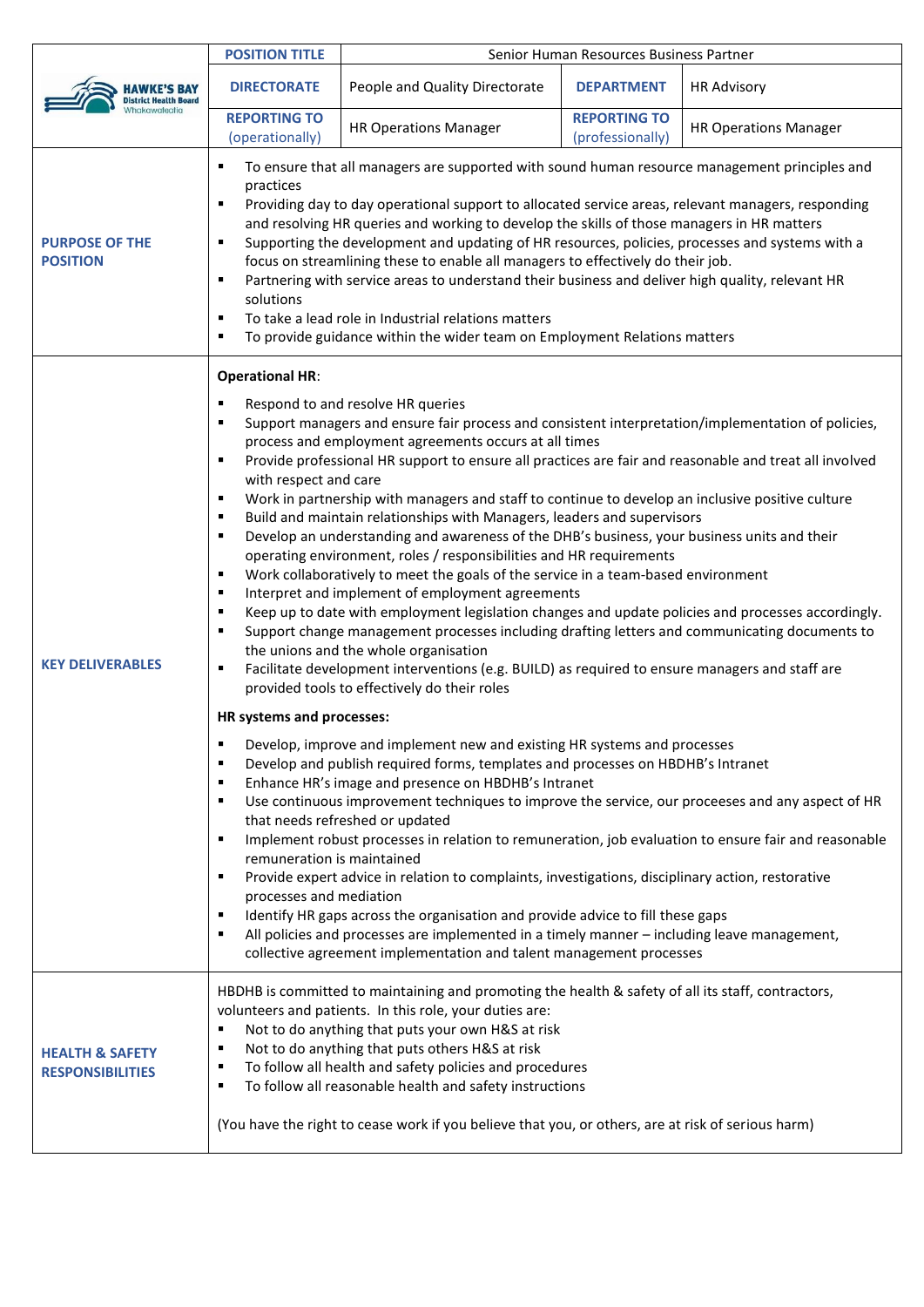| <b>WORKING</b><br><b>RELATIONSHIPS</b>                             | <b>INTERNAL</b><br>The wider People and Quality team<br>٠<br>Staff within assigned Directorate<br>٠<br>DHB staff<br>$\blacksquare$                                                                                                                       | <b>EXTERNAL</b><br>Unions<br>п<br>External providers of HR related services<br>п<br>Professional Registration bodies<br>г<br>Advisory Bodies and Government<br>п<br>Agencies/Departments<br>Other HR staff across the sector<br>п |  |  |
|--------------------------------------------------------------------|----------------------------------------------------------------------------------------------------------------------------------------------------------------------------------------------------------------------------------------------------------|-----------------------------------------------------------------------------------------------------------------------------------------------------------------------------------------------------------------------------------|--|--|
| <b>DELEGATION AND</b><br><b>DECISION</b>                           | Freedom to work within policy and HR practice within the services allocated                                                                                                                                                                              |                                                                                                                                                                                                                                   |  |  |
| <b>HOURS OF WORK</b>                                               | 80 hours per fortnight (1.0 FTE)                                                                                                                                                                                                                         |                                                                                                                                                                                                                                   |  |  |
| <b>EMPLOYMENT</b><br><b>AGREEMENT &amp; SALARY</b>                 | As per the Individual Employment Agreement (IEA) negotiated with the appointee.                                                                                                                                                                          |                                                                                                                                                                                                                                   |  |  |
| <b>EXPENDITURE &amp;</b><br><b>BUDGET</b><br><b>ACCOUNTABILITY</b> | General advice on expenditure particularly in relation to HR related matters such as higher duties<br>٠<br>allowances, discretionary leave etc<br>Does not have own budget and must get permission to spend out of HR or other budgets<br>$\blacksquare$ |                                                                                                                                                                                                                                   |  |  |
| <b>DATE</b>                                                        | October 2021                                                                                                                                                                                                                                             |                                                                                                                                                                                                                                   |  |  |
| <b>SCOPE &amp; COMPLEXITY</b>                                      | End results are defined however there is a need for independent thought to take into account the<br>٠<br>service requriements<br>High degree of influence across the organisation needed to achieve outcomes<br>٠                                        |                                                                                                                                                                                                                                   |  |  |